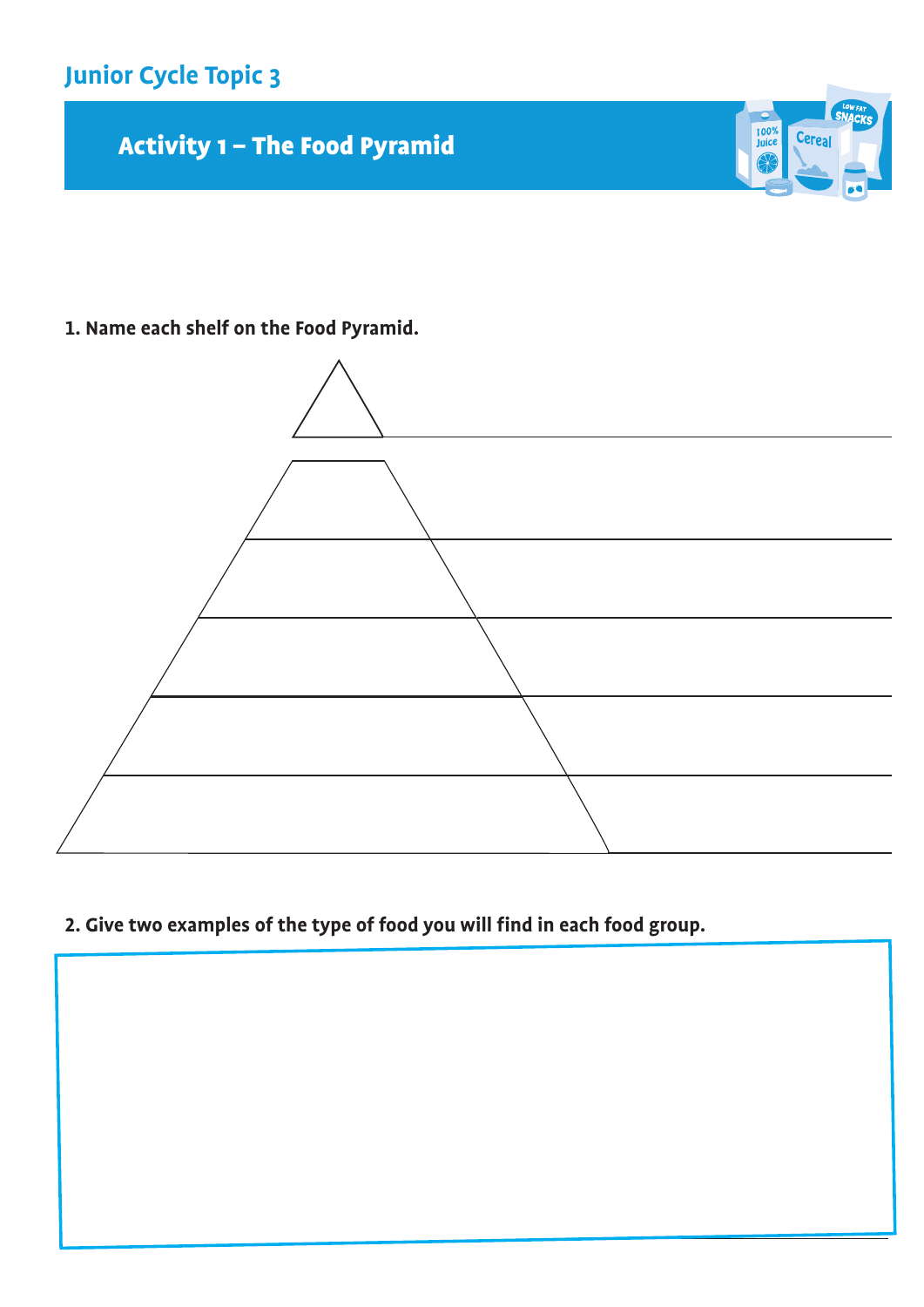#### Activity 2 – Nutrition information



#### **Which food is higher in saturated fat per 100g?**

Examine the three sets of food labels shown. Compare the amount of saturated fat in each food. Tick the box to indicate which food in each category has the highest saturated fat content.



# Crisps

| TYPICAL NUTRITIONAL INFORMATION           | per 100g per 25g          |                  | Energy  |                                    | Per 30g Serving                       | Per $100q$                            |
|-------------------------------------------|---------------------------|------------------|---------|------------------------------------|---------------------------------------|---------------------------------------|
| <b>ENERGY</b>                             | 2100kJ<br>503kcal 126kcal | 300kJ            | Fat     |                                    | 630kJ<br>151kcal<br>7.8 <sub>g</sub>  | 2099kJ<br>502kcal<br>26.1q            |
| FAT                                       | 29.2q                     | 7.3 <sub>g</sub> |         | Of which saturates                 | 0.6 <sub>q</sub>                      | 2.0 <sub>g</sub>                      |
| of which saturates<br><b>CARBOHYDRATE</b> | 4.8q<br>55.9g             | 1.2g<br>14.0     | Protein | Carbohydrate<br>Of which saturates | 17.7 <sub>q</sub><br>1.1 <sub>g</sub> | 59.0 <sub>q</sub><br>3.7 <sub>g</sub> |
| of which sugars                           | 0.9q                      | 0.2g             | Salt    |                                    | 1.7 <sub>g</sub>                      | 5.6 <sub>g</sub>                      |
| <b>PROTEIN</b>                            | 4.1 <sub>q</sub>          | 1.0 <sub>g</sub> |         |                                    | 0.47 <sub>q</sub>                     | 1.57g                                 |
| <b>SALT</b>                               | 1.5g                      | 0.4g             |         |                                    | This pack contains 5 servings         |                                       |

# Breakfast cereal

| NUTRITION INFORMATION                            |                                                                                  |                               |  |  |  |  |
|--------------------------------------------------|----------------------------------------------------------------------------------|-------------------------------|--|--|--|--|
|                                                  | <b>Typical Value</b><br>30g Serving<br>with 125ml of<br>per 100g<br>skimmed milk |                               |  |  |  |  |
| <b>ENERGY</b>                                    | 1639KJ 387Kcal                                                                   | 743KJ 175Kcal                 |  |  |  |  |
| <b>FAT</b><br>of which saturates                 | 2.5q<br>1g                                                                       | 3 <sub>g</sub><br>1.5q        |  |  |  |  |
| <b>CARBOHYDRATE</b><br>of which sugars<br>starch | 85q<br>35q<br>50 <sub>q</sub>                                                    | 32q<br>17 <sub>q</sub><br>15q |  |  |  |  |
| <b>PROTEIN</b>                                   | 5 <sub>g</sub>                                                                   | 6g                            |  |  |  |  |
| <b>SALT</b>                                      | 0.75q                                                                            | 0.35q                         |  |  |  |  |

| <b>NUTRITION INFORMATION</b>                     |                                  |                                              |  |  |  |  |
|--------------------------------------------------|----------------------------------|----------------------------------------------|--|--|--|--|
|                                                  | <b>Typical Value</b><br>per 100g | 30g Serving<br>with 125ml of<br>skimmed milk |  |  |  |  |
| <b>ENERGY</b>                                    | 1604KJ 379Kcal                   | 732KJ 173Kcal                                |  |  |  |  |
| <b>FAT</b><br>of which saturates                 | 2.5q<br>0.5q                     | 3 <sub>g</sub><br>1.5q                       |  |  |  |  |
| <b>CARBOHYDRATE</b><br>of which sugars<br>starch | 76g<br>20q<br>56q                | 29q<br>12q<br>17g                            |  |  |  |  |
| <b>PROTEIN</b>                                   | 11q                              | 8q                                           |  |  |  |  |
| SALT                                             | 0.75q                            | 0.35q                                        |  |  |  |  |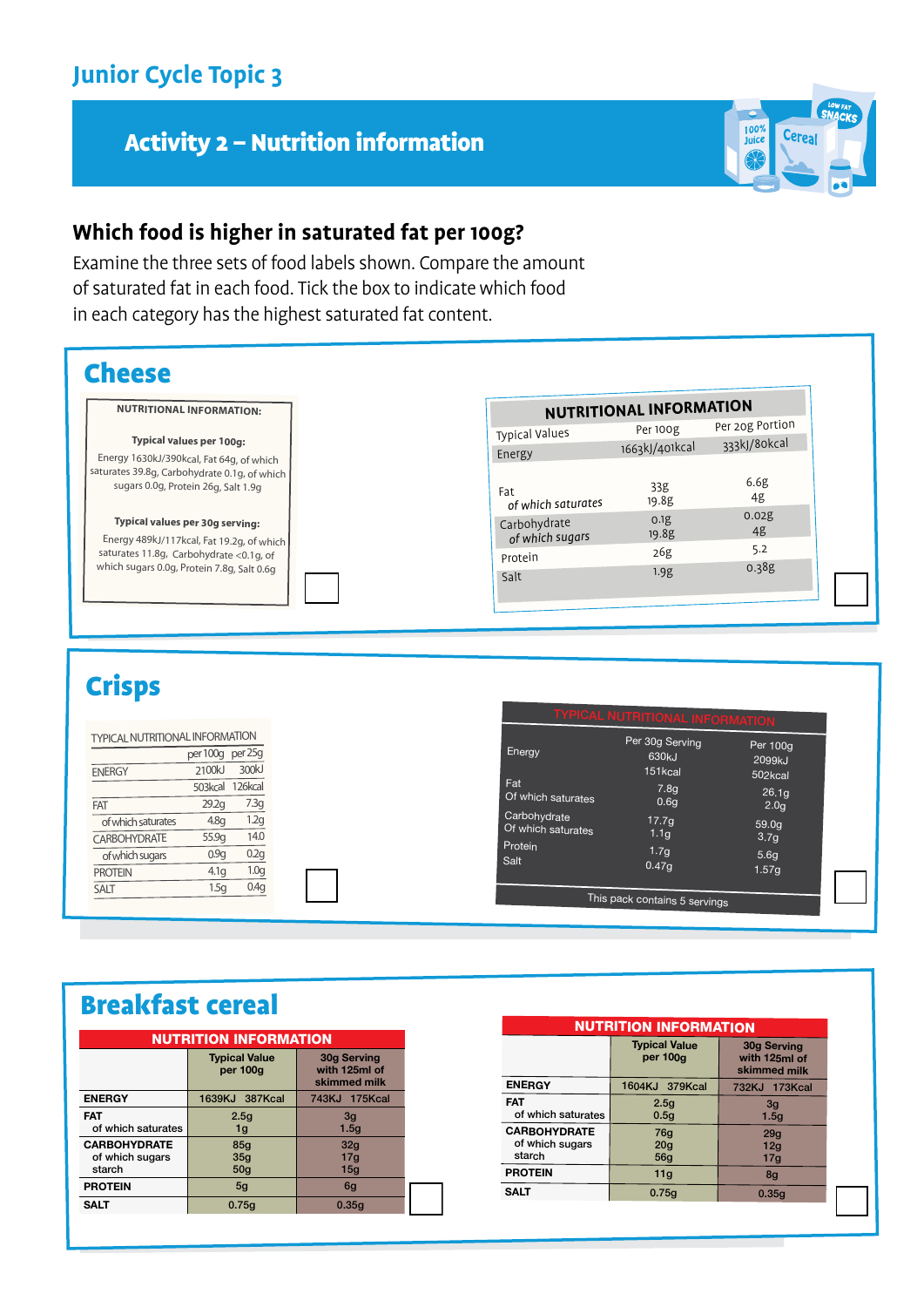## **Junior Cycle Topic 3**

## Activity 3 - Front of Pack labelling

#### **Examine the labels shown below. Compare the products in each category. Tick the product that is the healthier option and explain why it is healthier.**

100%<br>Juice

Cereal